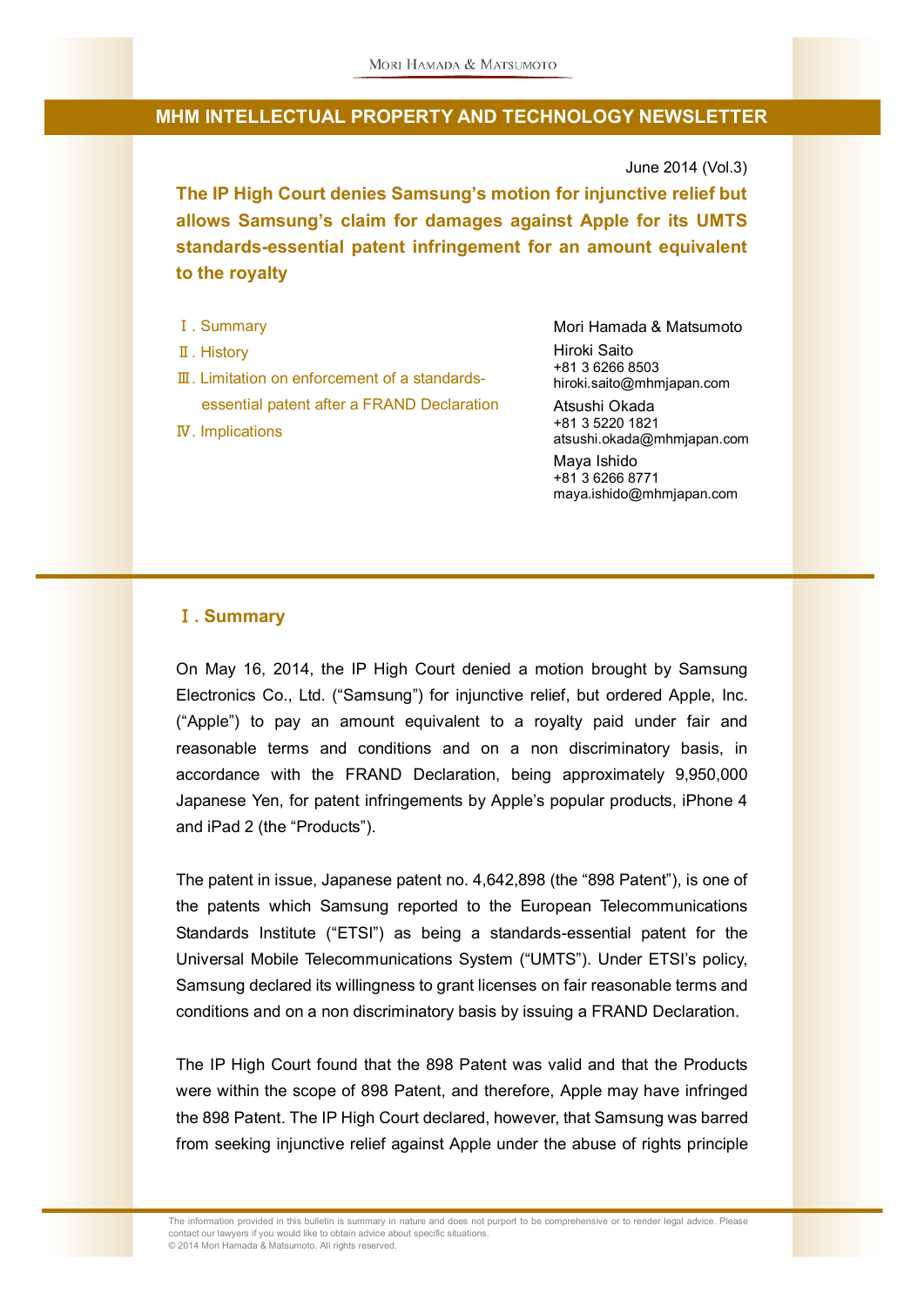because, as Samsung had issued a FRAND Declaration, a party planning to produce and sell products under the UMTS standard (like Apple) would have a certain expectation that a license would be granted to them in accordance with Samsung's FRAND Declaration and this expectation should be protected.

As for the claim of damages, the IP High Court stated that the FRAND Declaration by Samsung should not be considered as an offer to grant a license of the 898 Patent and therefore, Samsung may still seek compensation for damages of an amount equivalent to a royalty under the FRAND Declaration, but may not seek compensation for the portion of damages that are in excess of such royalty. The IP High Court calculated the amount of compensation to be paid to Samsung by reference to the sales amount of the Products, the percentage contribution of the UMTS standard to the Products and the number of the standards-essential patents necessary to the UMTS standard.

#### Ⅱ**. History**

This litigation is one of the worldwide patent disputes between the two telecommunications companies. On April 21, 2011, Samsung filed two actions in the Tokyo District Court for a preliminary injunction based on the 898 Patent against Apple to stop the sale of the Products. As a counter action, Apple, filed a suit on merit seeking a declaratory judgment that Samsung did not have a right to claim damages. On February 28, 2012, the Tokyo District Court issued judgments declaring that Samsung did not have a right to claim injunctive relief and damages against Apple because, as Samsung had issued a FRAND Declaration, it had breached the duty of sincere negotiation in the course of negotiations for the license of the 898 Patent with Apple. However, the IP High Court modified part of the judgments of the Tokyo District Court and ordered Apple to pay compensation of approximately 9,950,000 Japanese Yen.

# Ⅲ**. Limitation on enforcement of a standards-essential patent after a FRAND Declaration**

The IP High Court ruled under the abuse of rights principle that a party which has made a FRAND Declaration may not exercise the rights of a standards-essential patent to seek injunctive relief against a party which has an intention to be licensed the standards-essential patent pursuant to a FRAND Declaration. In denying Samsung's claim to seek injunctive relief, the IP High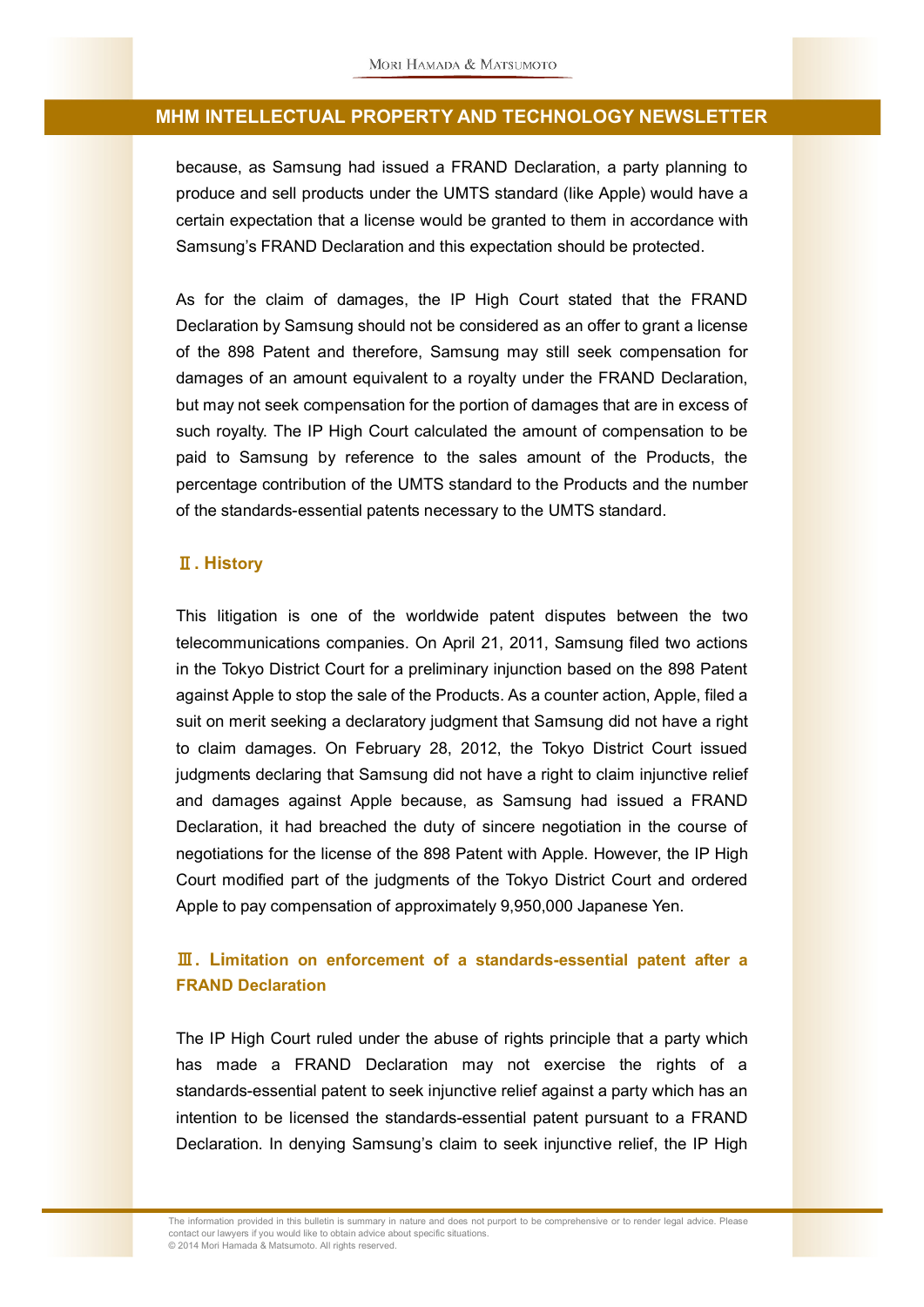Court pointed out that a party which issues a FRAND Declaration in respect of its patent cannot expect to maintain its monopoly by exercising a right to claim an injunction as long as it could have a royalty based on such FRAND Declaration. In addition, the IP High Court indicated that if a party such as Apple, planning to produce and sell products under the UMTS standard could be subject to such injunctive relief without any limitation, such party practically would be unable to adopt the UMTS standard to its products.

As for the claim for compensation, the IP High Court further mentioned in its reasoning that a party which has issued a FRAND Declaration cannot expect to receive the portion of a royalty that is in excess of an amount equivalent to a royalty under a FRAND declaration, and thus ruled that such party may not claim damages for the portion that is in excess of the amount equivalent to a royalty under the FRAND Declaration. Furthermore, the IP High Court mentioned the possibility for Apple to deny the claim for damages, including that which is not more than the amount equivalent to a royalty under a FRAND declaration, in a case where such claim is recognized as extremely unjust. However, the IP High Court did not accept this defense from Apple under the current circumstances.

On the other hand, the IP High Court also stated that these limitations on the enforcement of a standards-essential patent do not apply in the case where the counter party does not have an intention to be licensed the standards-essential patent under a FRAND declaration. The IP High Court found that Apple had such an intention and thus rejected the claim by Samsung to seek injunctive relief and full compensation for damages.

#### Ⅳ**. Implications**

Although the Tokyo District Court denied Samsung's claims for both injunctive relief and damages, the IP High Court admitted only part of the claim for damages and denied the injunctive relief. This IP High Court decision can be considered to balance the interests of a patentee and an infringer.

In general terms, the IP High Court implied that in certain circumstances (1) injunctive relief and full compensation for damages are both allowed even after a FRAND Declaration is issued, and (2) compensation for damage that is not more than an amount equivalent to a royalty under a FRAND Declaration may